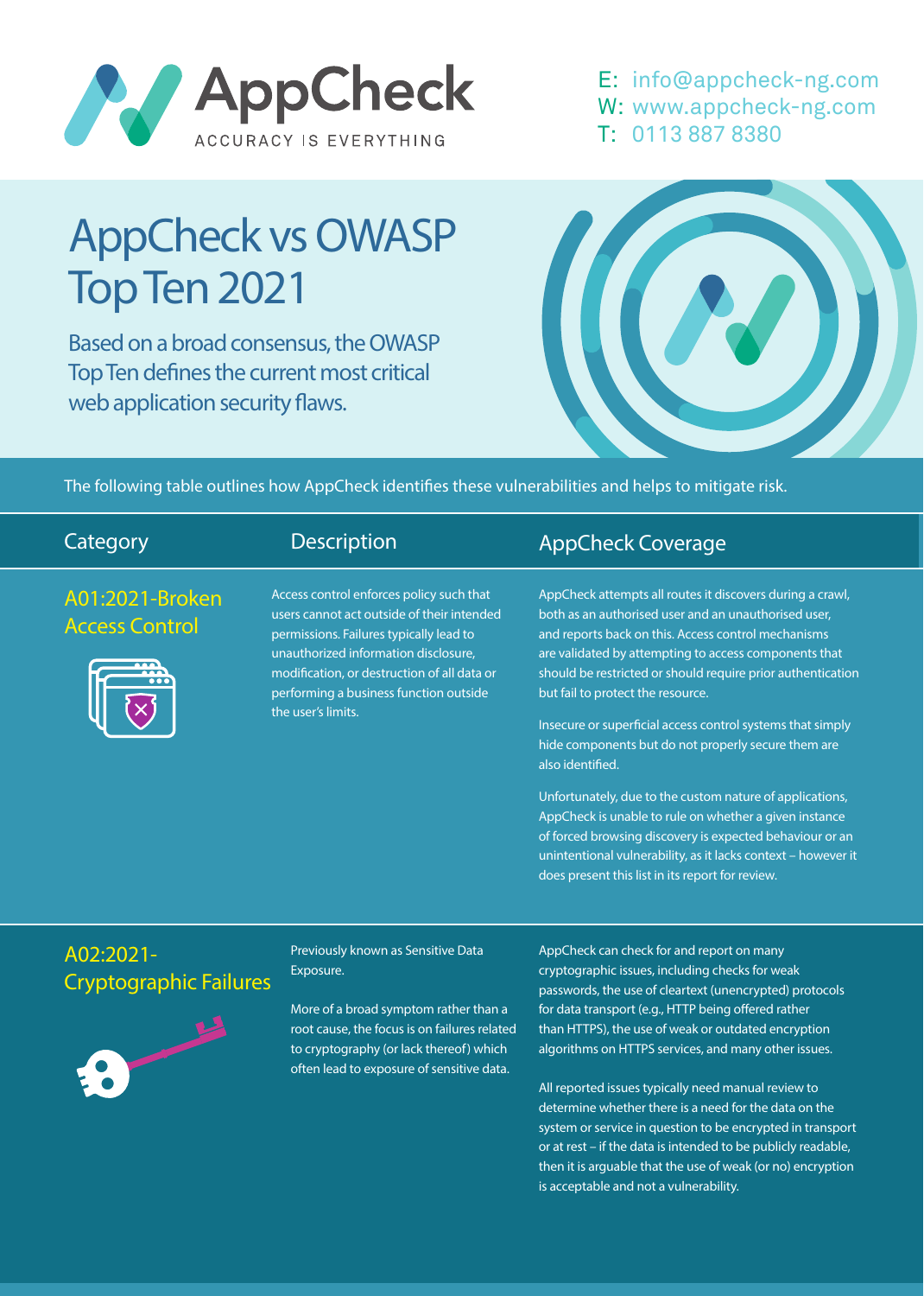# AppCheck ACCURACY IS EVERYTHING

### E: info@appcheck-ng.com W: www.appcheck-ng.com T: 0113 887 8380

# AppCheck vs OWASP Top Ten 2021

#### A03:2021-Injection



Injection attacks are the most common type of fault found in web applications, they are usually the result of unfiltered user input being directly included into command executions or database queries.

### **Category Category Description** Description **AppCheck Coverage**

AppCheck performs comprehensive checks for a wide range of injection vulnerabilities including:

- SQL Injection
- NoSQL Injection
- XSS / Cross-Site Scripting
- XPath Injection
- Code Injection
- Command Injection
- **LDAP** Injection
- Expression Language Injection

The AppCheck Vulnerability Analysis Engine provides detailed rationale behind each finding including a custom narrative to explain the detection methodology, verbose technical detail and proof of concept evidence through safe exploitation.

### A04:2021-Insecure Design



### A05:2021-Security Misconfiguration



A new category for 2021 focuses on risks related to design and architectural flaws, with a call for more use of threat modelling, secure design patterns, and reference architectures.

There is a difference between insecure design and insecure implementation.

Applications often have some form of misconfiguration, which is unsurprising given the shifts into highly configurable software. This category includes missing security hardening of the application stack or cloud services, default credentials, verbose error messages, and disabled security features.

The "Insecure Design" category is incredibly broad. Many of the CWEs mapped to this category rely on human-aware context of intended business logic vs actual implemented behaviour for example. However, AppCheck can check for many other types of vulnerability within this category, such as sensitive information displayed in error messages, missing encryption, and the ability to control file name or path traversal.

AppCheck maintains a database of common configuration faults and out of date and un-patched frameworks and will flag these if detected. It will also check for many other issue types due to underlying misconfigurations, including default passwords that have been left unchanged, the use of verbose error messages, sensitive cookies without the "http only" flag, overly permissive cross-domain whitelists, or weak configured ciphers. AppCheck also checks for XML External Entity issues which now fall into this category.

If configured to do so, AppCheck will perform a comprehensive infrastructure assessment against all IP addresses and web applications defined within the scope.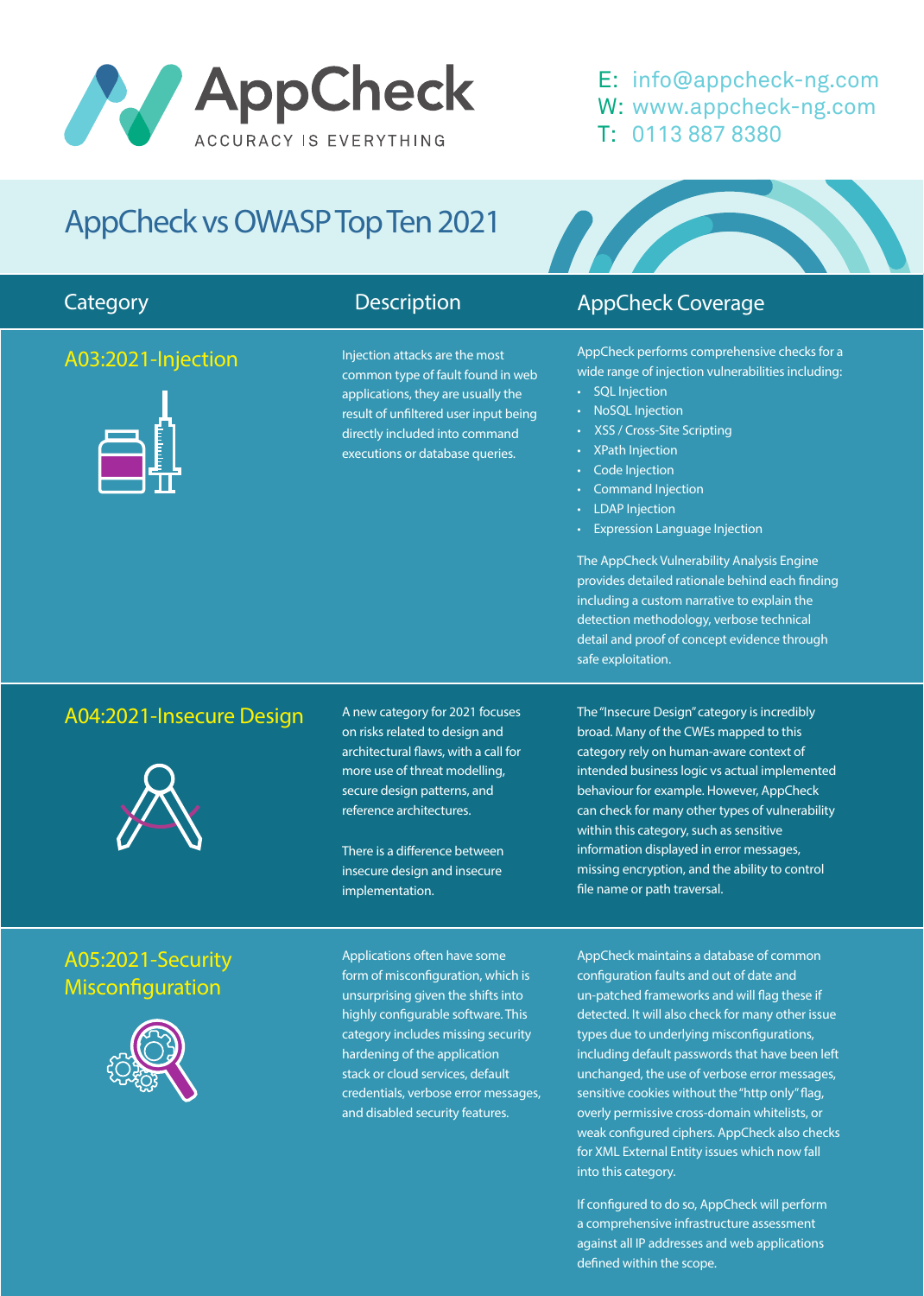

#### E: info@appcheck-ng.com W: www.appcheck-ng.com T: 0113 887 8380

## AppCheck vs OWASP Top Ten 2021

#### A06:2021-Vulnerable and Outdated Components



Previously titled Using Components with Known Vulnerabilities.

With the rise of the huge number of 3rd party components freely available on the internet for inclusion in applications, it's not uncommon for a developer to find a component or library and include it in an application to solve a problem or provide a widget. However vulnerabilities are often discovered in these components and either newer versions are released or they have been abandoned.

### **Category Category Category** Description AppCheck Coverage

AppCheck includes a regularly updated database containing thousands of known vulnerabilities within content management systems, application frameworks, server and client-side components.

The following dedicated assessment components are also provided by AppCheck:

- CMS Build review for; Umbraco, WordPress, Drupal, Magento, Joomla and DNN.
- Web Server & Proxy vulnerability checks for nginx, Apache, IIS, Tomcat, Struts, F5 Load balancers plus many more.
- Scanning for known server-side script vulnerabilities.
- Client-Side JavaScript library checks to identify vulnerable and unsupported components.

### A07:2021-Identification and Authentication Failures



Previously known as Broken Authentication.

Sometimes authentication can be implemented incorrectly, or an application can contain routes to sensitive data that haven't been correctly protected by an authentication barrier. In other cases, it can be the session token that is vulnerable either to enumeration or not expiring, this can allow an attacker to guess the session token of another user (e.g., an administrator) and take control of their session to steal data.

While crawling an application AppCheck analyses the session for the possibility of enumeration by activating many sessions and examining the tokens. It will also look out for weakly implemented authentication, for example long response 302 redirects, which usually happens when the application serves up the content of a restricted view in the response of the page but then sends a redirect in the header.

AppCheck also includes configurable password guessing modules to identify weak account credentials with many systems, as well as specific checks for known default or hard-coded vendor passwords on equipment and services, the use of session IDs in the URL, plaintext passwords emailed to users during registration, vulnerabilities in forgotpassword processes, and authentication bypass.

### A08:2021-Software and Data Integrity Failures



Another new category for 2021, Software and Data Integrity Failures focuses on the category of vulnerabilities that relate to making assumptions related to software updates, critical data, and CI/CD pipelines without verifying integrity. As part of its injection checks, AppCheck will attempt to exploit both generic and specific deserialization vulnerabilities across a wide variety of frameworks and libraries.

AppCheck also has plug-ins to identify dependency confusion vulnerabilities which may affect the application's build process based on the libraries detected to be in use by the application.